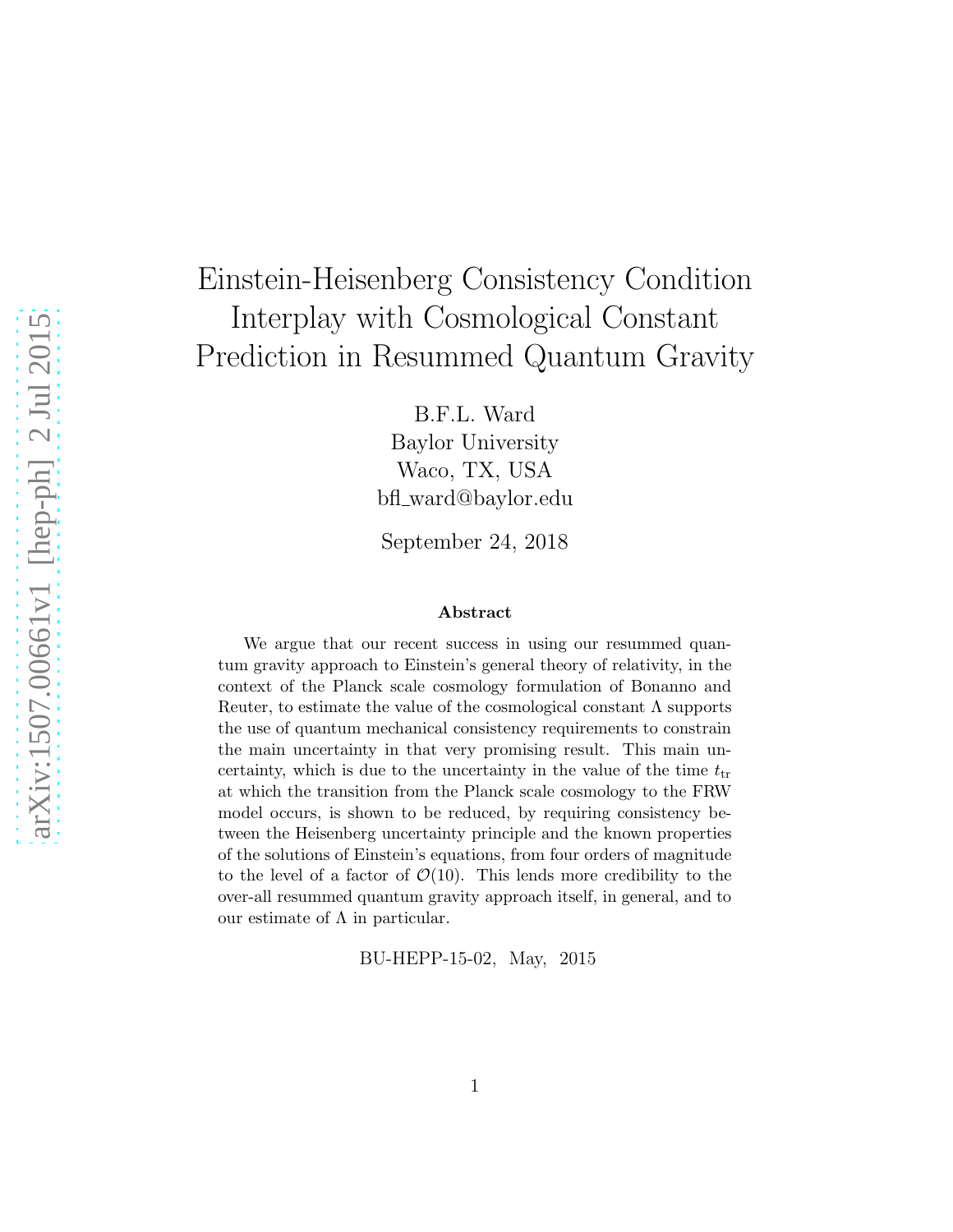In Ref. [\[1\]](#page-4-0), we have used the theory of resummed quantum gravity [\[2–](#page-4-1) [12\]](#page-4-2) to estimate the value of the cosmological constant as  $\rho_{\Lambda} = (0.0024eV)^4$ which is quite close to the experimental value [\[13](#page-4-3)[–15\]](#page-4-4)  $\rho_{\Lambda}|_{\rm expt} \approx (2.37 \pm 1.00)$  $(0.05) \times 10^{-3} eV$ <sup>4</sup>. As we have emphasized in the Ref. [\[1\]](#page-4-0), the main source of uncertainty in our formula for  $\rho_{\Lambda}$  in Eq.(53) in the latter reference is the value of the time  $t_{tr}$  at which the universe switches from the Planck scale cosmology [\[16,](#page-5-0) [17\]](#page-5-1) of Bonanno and Reuter to the FRW model that we see today. Following Refs. [\[16,](#page-5-0)17], we took the value  $t_{tr} \approx 25/M_{\rm Pl}$  as suggested by numerical studies. We have argued that this value could be uncertain by a couple of orders of magnitude, so that our estimate for  $\rho_{\Lambda}$  could be off by as much as four orders of magnitude. In what follows, we use the union of the Heisenberg uncertainty principle and the known properties of the solutions [\[18](#page-5-2)[–20\]](#page-5-3) of the Einstein equations for de Sitter space to arrive at a consistency condition which reduces the uncertainty in  $t_{tr}$  to the level of  $\mathcal{O}(3)$ . This adds significantly to the credibility of our original estimate.

Specifically, using the theory of resummed quantum gravity in the context of the Planck scale cosmology of Refs. [\[16,](#page-5-0)[17\]](#page-5-1), we have arrived at the estimate

<span id="page-1-0"></span>
$$
\rho_{\Lambda}(t_0) \cong \frac{-M_{Pl}^4 (1 + c_{2,eff} k_{tr}^2 / (360 \pi M_{Pl}^2))^2}{64} \sum_j \frac{(-1)^{F_j} n_j}{\rho_j^2} \times \frac{t_{tr}^2}{t_{eq}^2} \times (\frac{t_{eq}^{2/3}}{t_0^{2/3}})^3 \cong \frac{-M_{Pl}^2 (1.0362)^2 (-9.194 \times 10^{-3}) (25)^2}{64} \cong (2.4 \times 10^{-3} eV)^4,
$$
\n(1)

where we take the age of the universe to be  $t_0 \approx 13.7 \times 10^9$  yrs. Here, the connection between  $\rho_{\Lambda}$  and the cosmological constant  $\Lambda$  is as usual:  $\rho_{\Lambda}$  = Λ  $\frac{\Lambda}{8\pi G_N}$ , where  $G_N$  is Newton's constant. The constant  $c_{2,eff}$  is estimated in Ref. [\[1\]](#page-4-0) as  $2.56 \times 10^4$  from the known elementary particles in the universe. The sum over j in [\(1\)](#page-1-0) is over all elementary particles where  $F_j$ ,  $n_j$  are their respective fermion number and effective number of degrees of freedom. The quantity  $\rho_j$  is given by  $\ln \frac{2}{\lambda_c(j)}$  where  $\lambda_c(j) = \frac{2m_j^2}{\pi M_{Pl}^2}$  when  $m_j$  is the rest mass of particle j. Here  $M_{Pl}$  is the Planck mass. The time  $t_{eq}$  is the time of matter-radiation equality and we have followed here the arguments of Ref. [\[21,](#page-5-4) [22\]](#page-5-5). We also note that Refs. [\[23,](#page-5-6) [24\]](#page-5-7) have made similar arguments for the connection between cosmological time and the effective running scales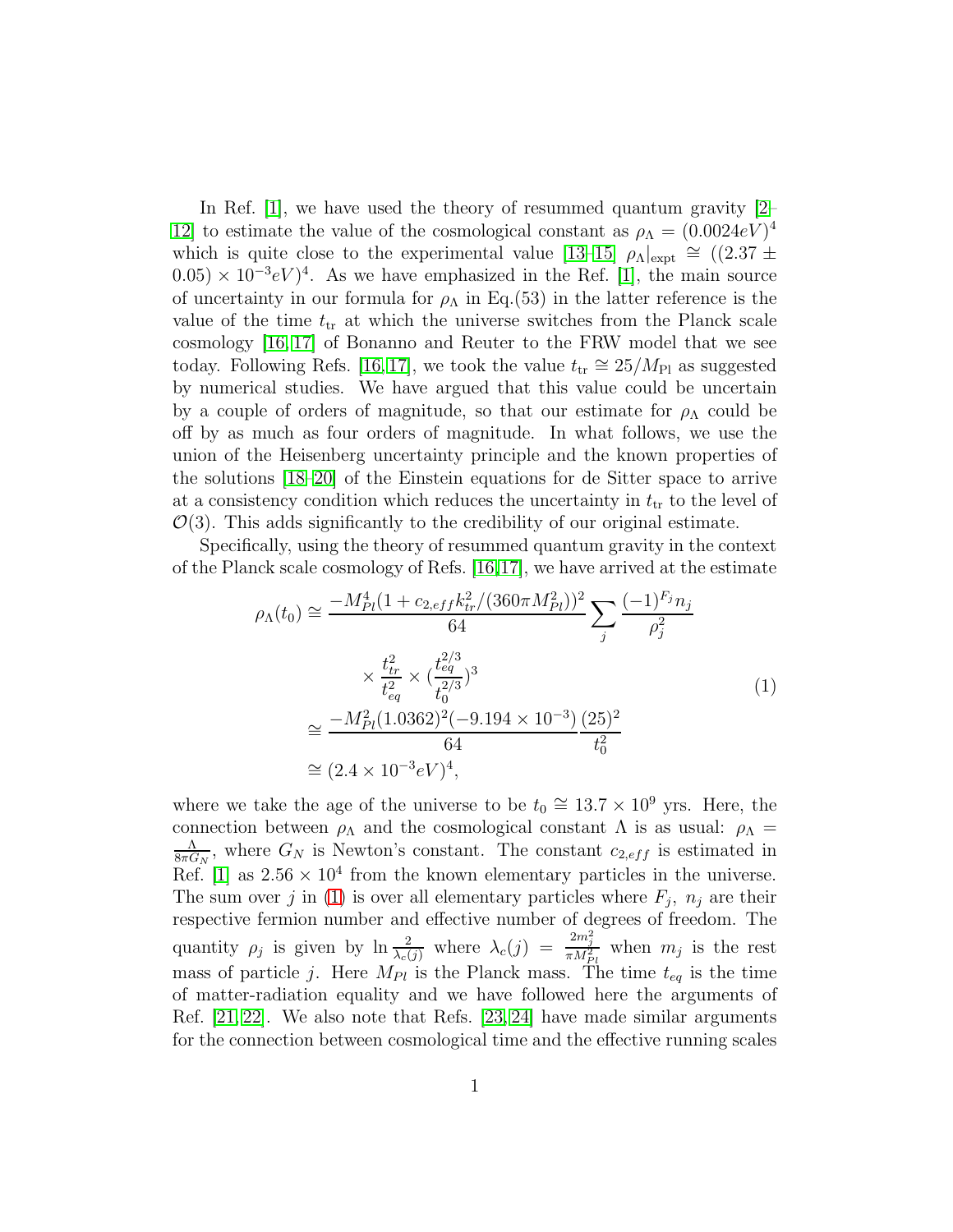in [\(1\)](#page-1-0) and have made analysis that leads to a qualitatively similar result for  $\rho_{\Lambda}(t_0)$ . What is interesting is the closeness of the result in [\(1\)](#page-1-0) to the experimental value [\[13–](#page-4-3)[15\]](#page-4-4):  $\rho_{\Lambda}(t_0)|_{\rm expt} \cong ((2.37 \pm 0.05) \times 10^{-3} eV)^4$ . This suggests that the uncertainty on our estimate for  $t_{tr}$ , which we have put [\[1\]](#page-4-0) at the level of a factor of 100, is in fact much less than this latter value. In what follows, we argue that this is indeed the case.

The basic physical idea which we wish to apply here is the known property of a de Sitter universe, which we describe here with the metric [\[25,](#page-5-8) [26\]](#page-5-9)

$$
g_{\mu\nu}dx^{\mu}dx^{\nu} = dt^{2} - e^{2t/b}[dw^{2} + w^{2}(d\theta^{2} + \sin^{2}\theta d\phi^{2})]
$$

in an obvious notation, with  $b = \sqrt{3/\Lambda}$ : if a light ray starts at the origin  $(w = 0$  here) and travels uninterruptedly, it never gets past the point  $w = w_0 \equiv b$  along its geodesic. If we treat the quantum mechanics as truly interwoven with the fabric of space-time, as it most certainly should be, according to Einstein's general theory of relativity, it must know about the latter limit for the quantum wave function of the photons in this light ray. According to the Heisenberg uncertainty principle, the uncertainty associated with the momentum conjugate variable to the coordinate distance  $w$  is correspondingly bounded in the quantum theory of general relativity. To get a realization of the attendant constraint, we use the results in Refs. [\[18](#page-5-2)[–20,](#page-5-3)[26\]](#page-5-9) to check for the consistency of this bound with the effective scale  $k$  associated to the running values of  $G_N(k)$ ,  $\Lambda(k)$  as implied by the methods of Refs.  $[16, 17, 23, 27-38]$  $[16, 17, 23, 27-38]$  $[16, 17, 23, 27-38]$  $[16, 17, 23, 27-38]$  $[16, 17, 23, 27-38]$  and by our resummed quantum gravity  $(RQG)$  approach.

Specifically, we use the basic formulation of the Heisenberg uncertainty principle,

$$
\Delta p \Delta q \ge \frac{1}{2},\tag{2}
$$

where we define  $\Delta A$  as the quantum mechanical uncertainty of the observable A and p is the momentum conjugate to the observable coordinate q. In our case, we have  $q = w \cos \theta$  where  $\theta$  is the polar angle when the direction of k is taken along the  $\hat{z}$  direction and we may identify  $\Delta p$  as our effective  $k$ , as k represents the size of the mean squared momentum fluctuations in the universe that are effective for the running of the universe observables  $G_N(k)$ ,  $\Lambda(k)$ . As we see from the explicit solutions of the field equations in Refs. [\[18–](#page-5-2)[20\]](#page-5-3), for the universe in the Planck regime, the solutions of the scalar field equations,<sup>[1](#page-2-0)</sup> in an appropriate set of coordinates, are spanned by

<span id="page-2-0"></span><sup>1</sup>Spin continues to be an inessential complication here [\[39\]](#page-6-1).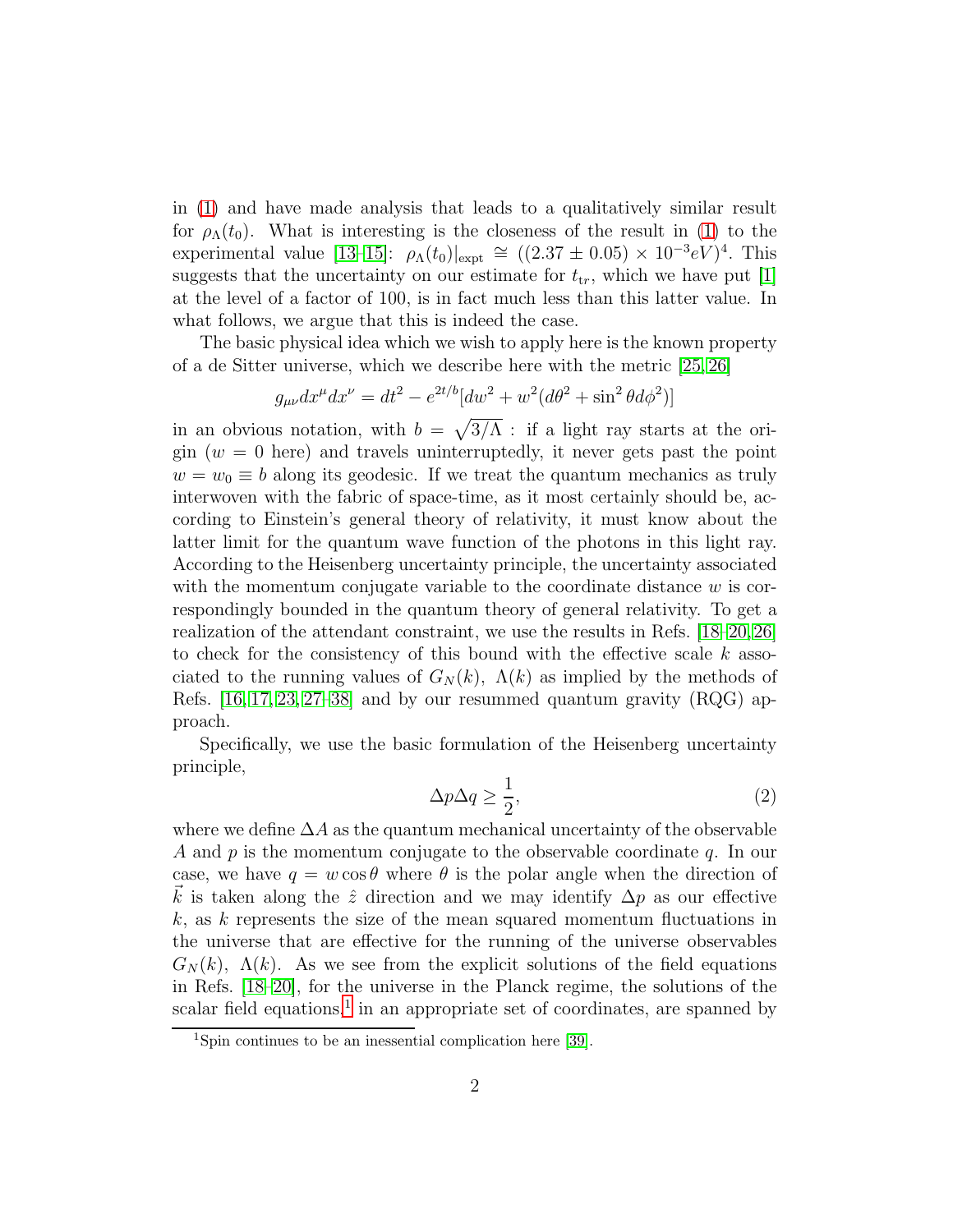plane waves in 3-space with Bessel/Hankel function-related dependence on time, so that we have the estimate, at any given time, again using an obvious notation,

$$
(\Delta q)^2 \cong \frac{\int_0^{w_0} dw w^2 w^2 < \cos^2 \theta >}{\int_0^{w_0} dw w^2} = \frac{1}{5} w_0^2. \tag{3}
$$

From this estimate, we get the Einstein-Heisenberg consistency condition

<span id="page-3-0"></span>
$$
k \ge \frac{\sqrt{5}}{2w_0} = \frac{\sqrt{5}}{2} \frac{1}{\sqrt{3/\Lambda(k)}}\tag{4}
$$

where  $\Lambda(k)$  is given by Eq.(52) in Ref. [\[1\]](#page-4-0):

$$
\Lambda(k) = \frac{-\pi M_{Pl}^2(k)}{8} \sum_j \frac{(-1)^{F_j} n_j}{\rho_j^2}
$$
  
= 
$$
\frac{-\pi M_{Pl}^2 (1 + c_{2,eff} k^2 / (360 \pi M_{Pl}^2))}{8} \sum_j \frac{(-1)^{F_j} n_j}{\rho_j^2}
$$
(5)  

$$
\approx \frac{\pi M_{Pl}^2 (1 + c_{2,eff} k^2 / (360 \pi M_{Pl}^2)) \times 9.194 \times 10^{-3}}{8}
$$

Indeed, when k becomes too small to satisfy the condition  $(4)$ , we argue that the Planck scale inflation must end. Thus, we have the estimate of the transition time,  $t_{tr} = \alpha / M_{Pl} = 1 / k_{tr}$ , from the Planck scale inflationary regime to the Friedmann-Robertson-Walker regime via the value of  $\alpha$  for which equality holds in [\(4\)](#page-3-0). On our solving for  $\alpha$  we get

$$
\alpha \cong 25.3,\tag{6}
$$

which is in a agreement with the value  $\alpha \approx 25$  implied by the numerical studies in Ref. [\[16,](#page-5-0) [17\]](#page-5-1).

In conclusion, we argue that we have significantly reduced the theoretical uncertainty of the estimate of  $\Lambda$  [\[1\]](#page-4-0) from the standpoint of the application of our RQG theory in the context of the Planck scale cosmology of Refs. [\[16,](#page-5-0)[17\]](#page-5-1). In particular, using the union of the ideas of Heisenberg and Einstein, we argue that the previous estimate of an uncertainty of a factor of  $\mathcal{O}(100)$  on  $t_{tr}$  is now reduced to the level of a factor of  $\mathcal{O}(3)$ , so that the uncertainty of our estimate on  $\Lambda$  is now reduced to a factor of  $\mathcal{O}(10)$ . In our view, this represents considerable progress in the long campaign to understand the value of  $\Lambda$  from *first principles* using the method of the operator-valued field.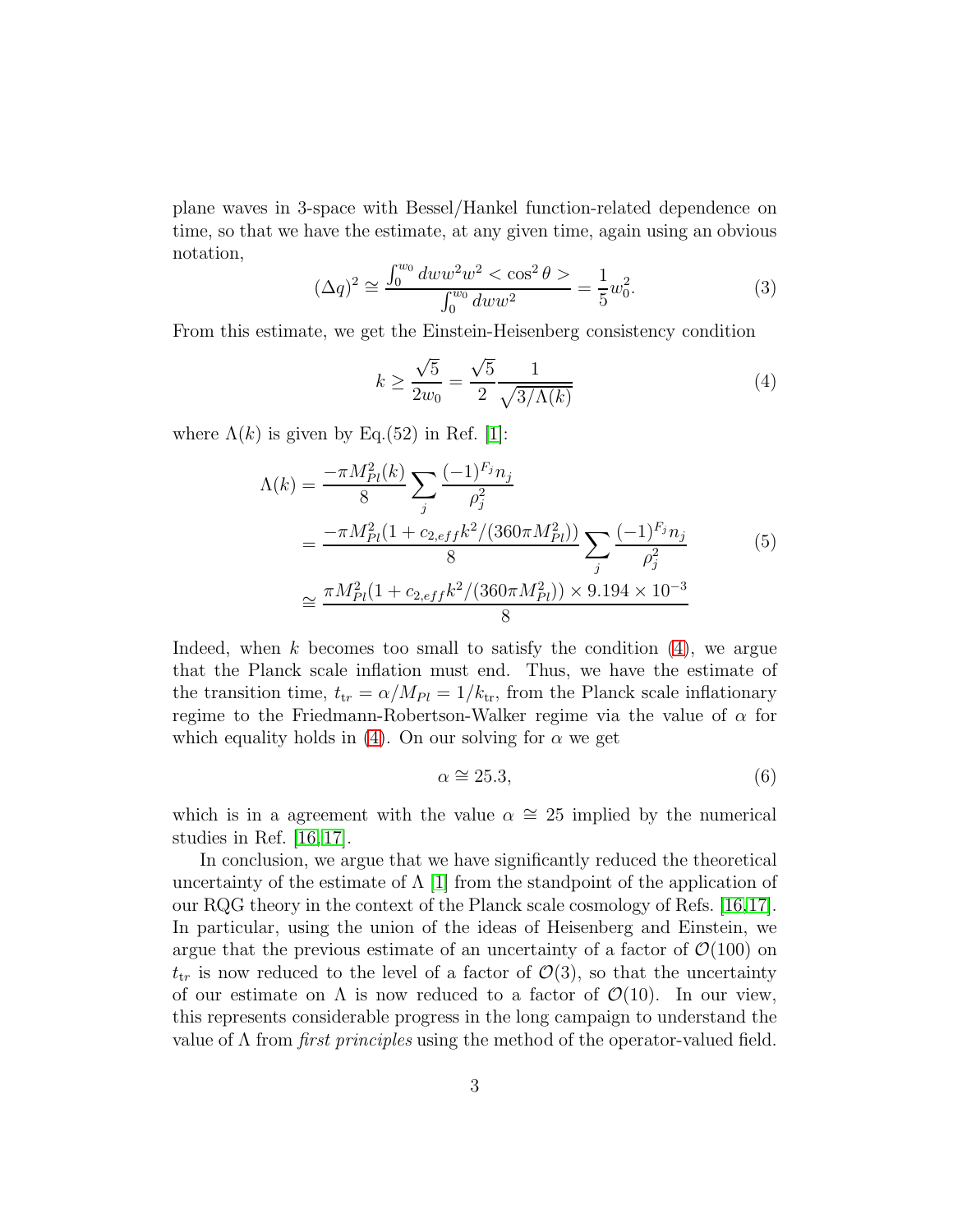## Acknowledgments

We thank Profs. L. Alvarez-Gaume and W. Hollik for the support and kind hospitality of the CERN TH Division and the Werner-Heisenberg-Institut, MPI, Munich, respectively, where a part of this work was done.

## <span id="page-4-0"></span>References

- <span id="page-4-1"></span>[1] B.F.L. Ward, Phys. Dark Universe 2 (2013) 97.
- [2] B.F.L. Ward, Open Nucl.Part.Phys.Jour. 2(2009) 1.
- [3] B.F.L. Ward, Mod. Phys. Lett. A17 (2002) 2371.
- [4] B.F.L. Ward, Mod. Phys. Lett. A19 (2004) 143.
- [5] B.F.L. Ward, J. Cos. Astropart. Phys.0402 (2004) 011.
- [6] B.F.L. Ward, [hep-ph/0605054,](http://arxiv.org/abs/hep-ph/0605054) Acta Phys. Polon. B37 (2006) 1967.
- [7] B.F.L. Ward, [hep-ph/0503189,](http://arxiv.org/abs/hep-ph/0503189) Acta Phys. Polon. B37 (2006) 347.
- [8] B.F.L. Ward, [hep-ph/0502104,](http://arxiv.org/abs/hep-ph/0502104) in Focus on Black Hole Research, ed. P.V. Kreitler,(Nova Sci. Publ., Inc., New York, 2006) p. 95.
- [9] B.F.L. Ward, [hep-ph/0411050,](http://arxiv.org/abs/hep-ph/0411050) Int. J. Mod. Phys. A20 (2005) 3502.
- [10] B.F.L. Ward, [hep-ph/0411049,](http://arxiv.org/abs/hep-ph/0411049) Int. J. Mod. Phys. A20 (2005) 3128.
- [11] B.F.L. Ward, [hep-ph/0410273,](http://arxiv.org/abs/hep-ph/0410273) in Proc. ICHEP 2004, vol. 1, eds. H. Chen et al.,(World Sci. Publ. Co., Singapore, 2005) p. 419 and references therein.
- <span id="page-4-3"></span><span id="page-4-2"></span>[12] B.F.L. Ward, Mod. Phys. Lett. A23 (2008) 3299.
- [13] A.G. Riess *et al.*, Astron. Jour. **116** (1998) 1009.
- <span id="page-4-4"></span>[14] S. Perlmutter et al., Astrophys. J. 517 (1999) 565; and, references therein.
- [15] C. Amsler *et al.*, Phys. Lett. B667 (2008) 1.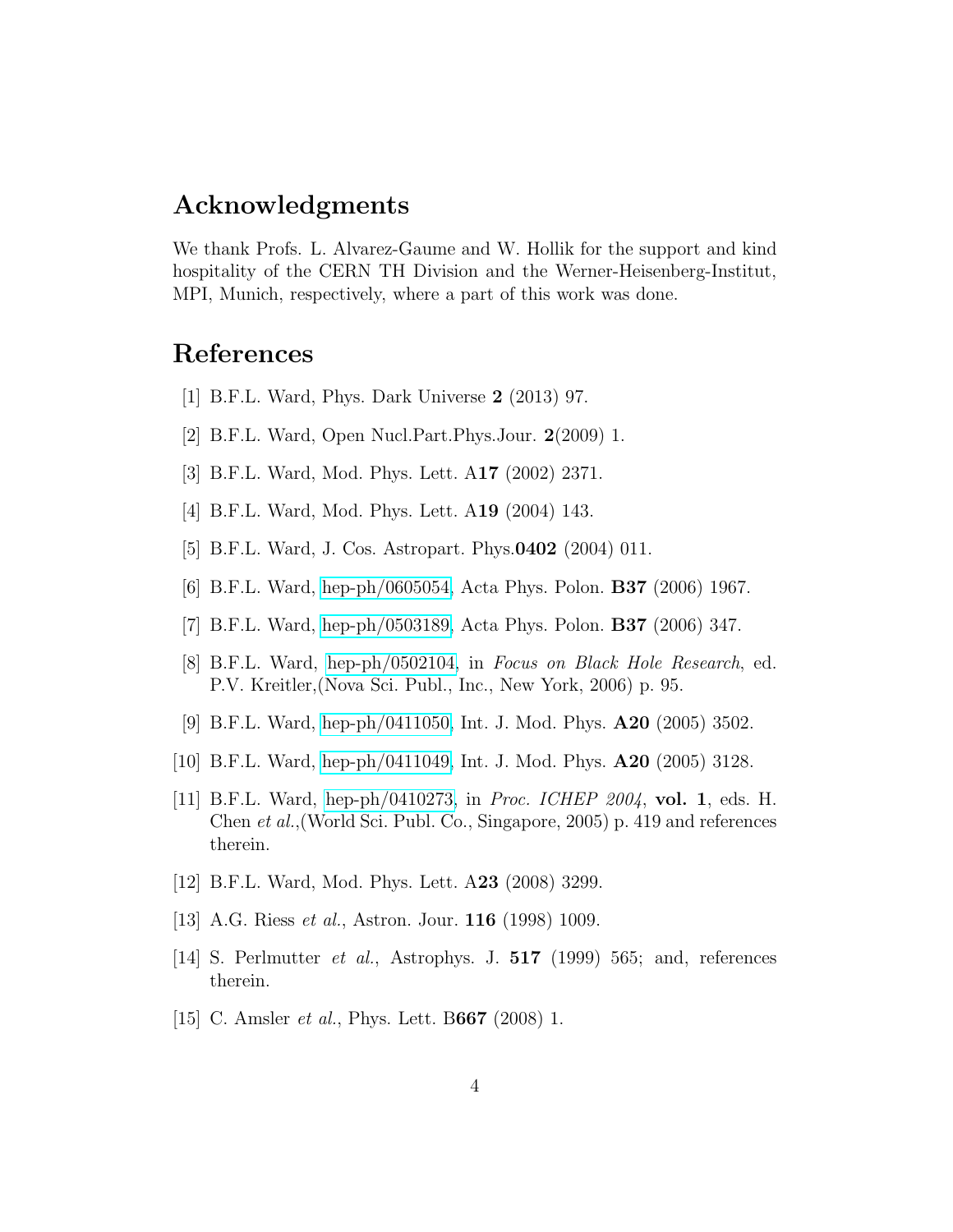- <span id="page-5-1"></span><span id="page-5-0"></span>[16] A. Bonanno and M. Reuter, Phys. Rev. D65 (2002) 043508.
- <span id="page-5-2"></span>[17] A. Bonanno and M. Reuter, Jour. Phys. Conf. Ser. 140 (2008) 012008, [arXiv:0803.2546;](http://arxiv.org/abs/0803.2546) and references therein.
- [18] O. Nachtmann, Commun. Math. Phys. 6 (1967) 1.
- <span id="page-5-3"></span>[19] G. Boerner and H.P. Duerr, Nuovo Cimento 64 (1969) 669, and references therein.
- <span id="page-5-4"></span>[20] N.A. Chernikov and E.A. Tagirov, Ann. Inst. H. Poincare 9 (1968) 109.
- <span id="page-5-5"></span>[21] V. Branchina and D. Zappala, G. R. Gravit. 42 (2010) 141.
- <span id="page-5-6"></span>[22] V. Branchina and D. Zappala, [arXiv:1005.3657,](http://arxiv.org/abs/1005.3657) and references therein.
- <span id="page-5-7"></span>[23] I. L. Shapiro and J. Sola, Phys. Lett. B475 (2000) 236.
- <span id="page-5-8"></span>[24] J. Sola, J. Phys. A41 (2008) 164066.
- <span id="page-5-9"></span>[25] H.P. Robertson and T.W. Noonan, Relativity and Cosmology, (Saunders, Philadelphia, 1968).
- <span id="page-5-10"></span>[26] B. Ratra, Phys. Rev. D31 (1985) 1931, and references therein.
- [27] S. Weinberg, in General Relativity, an Einstein Centenary Survey, eds. S. W. Hawking and W. Israel, (Cambridge Univ. Press, Cambridge, 1979).
- [28] M. Reuter, Phys. Rev. D57 (1998) 971, and references therein.
- [29] O. Lauscher and M. Reuter, Phys. Rev. D66 (2002) 025026, and references therein.
- [30] E. Manrique, M. Reuter and F. Saueressig, Ann. Phys. 326 (2011) 440 and references therein.
- [31] A. Bonanno and M. Reuter, Phys. Rev. D62 (2000) 043008, and references therein.
- [32] D. F. Litim, Phys. Rev. Lett.92(2004) 201301; Phys. Rev. D64 (2001) 105007.